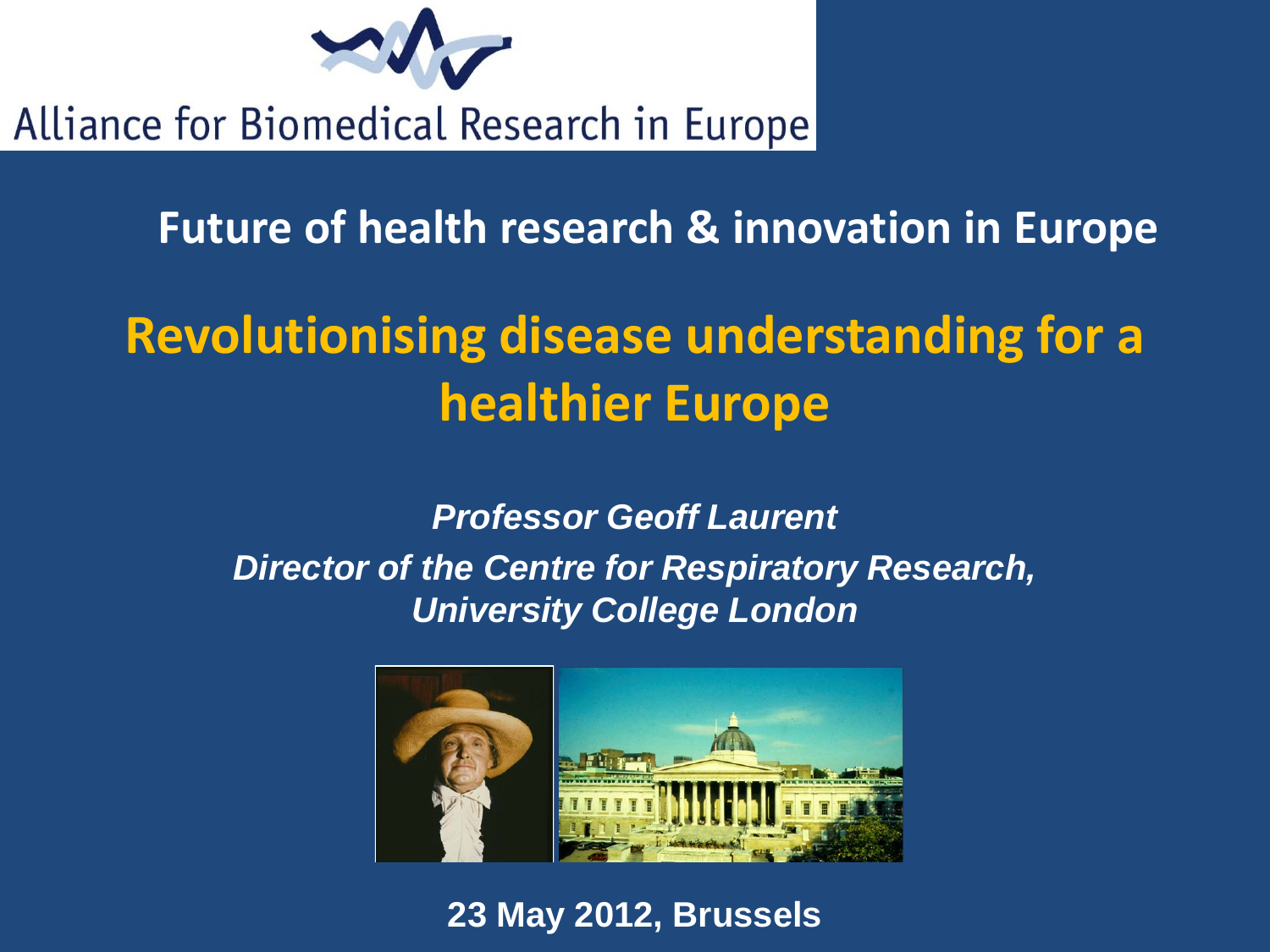#### **HORIZON 2020:**

## N**ow is the time to step up & accelerate research**

# **Vitally important to sustain health research in Horizon 2020**

Shift towards preventative medicine Need to uncover mechanisms of disease at molecular level Need to embrace personalized medicine Need to translate research into innovations for improved health & quality of life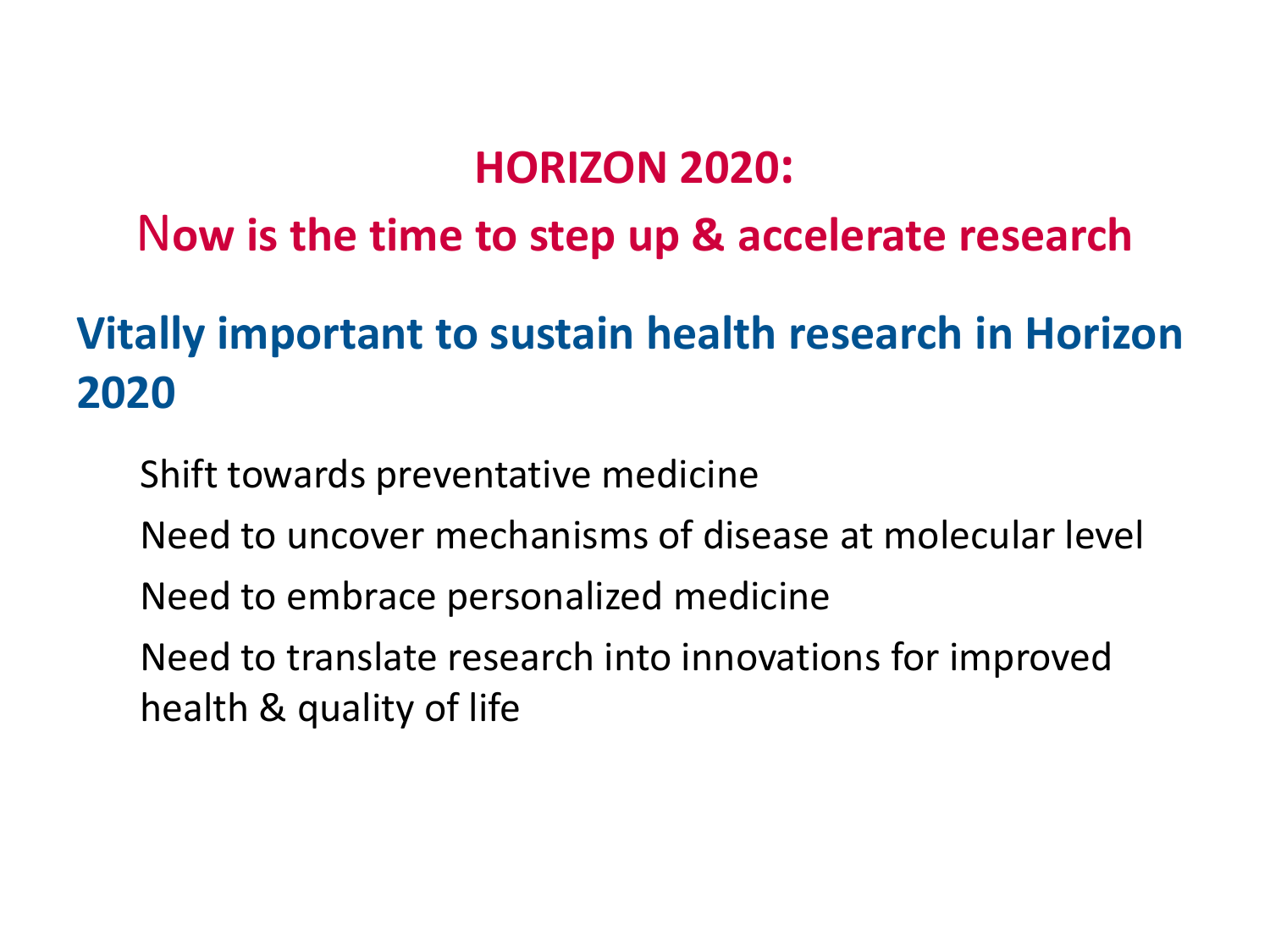## **HORIZON 2020:**

## N**ow is the time to step up & accelerate research**

#### **Need strategic coordination amongst disease areas**

Chronic diseases occur together, particularly in the elderly Shared common molecular/cellular mechanisms across disease areas

To bridge biological knowledge into clinical progress will require a new generation of resources & support systems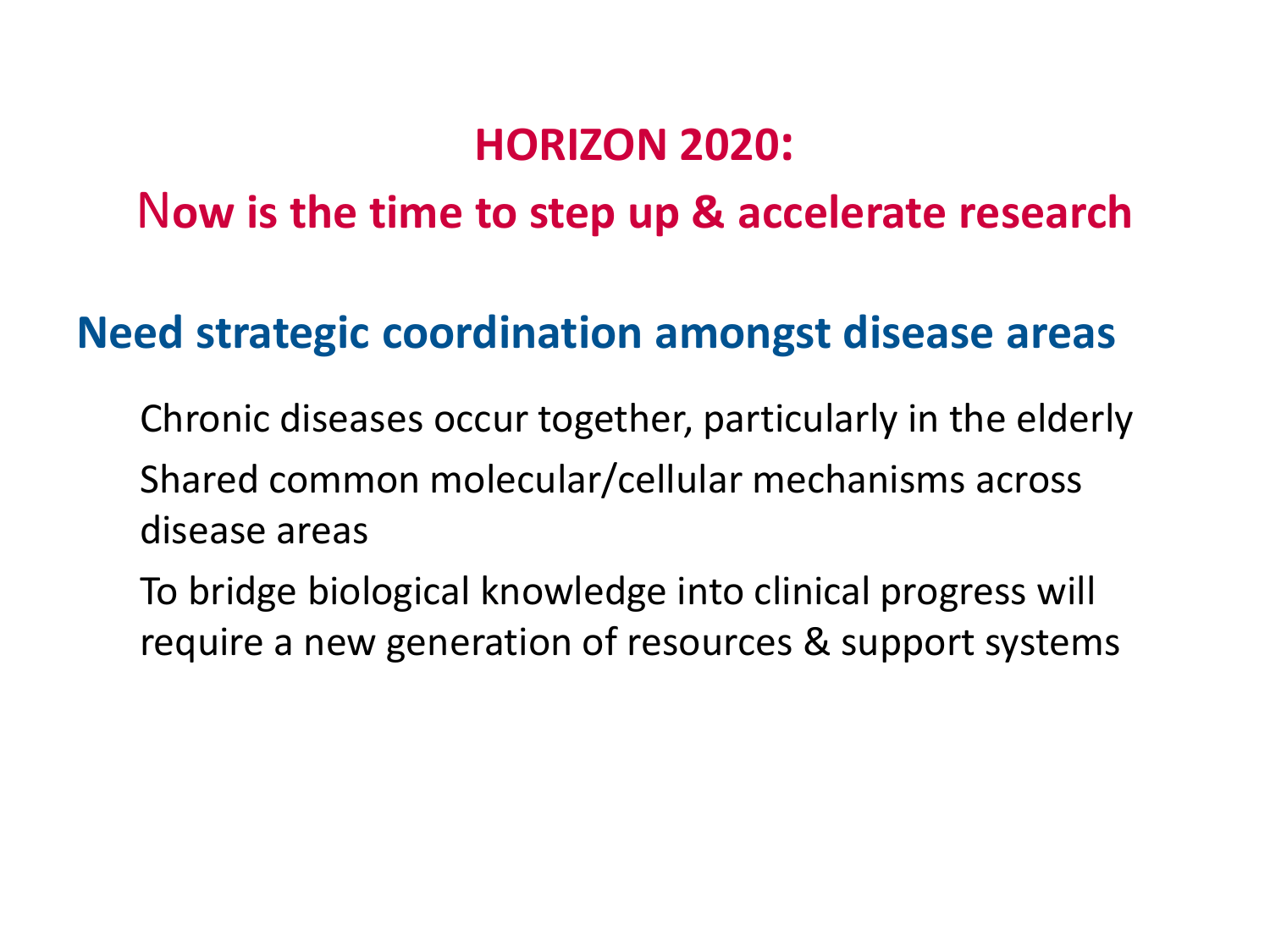## **Challenges facing clinical research**

- **Medical disciplines have traditionally worked independently of each other.**
	- $\triangleright$  Need to improve cross-talk & networking between different disease areas in basic research
- **Entire scientific community must have opportunities to share common tools & infrastructural resources e.g. bioinformatics, systems biology, the '-omic' platforms**
	- $\triangleright$  Need to embrace these resources to bridge the gap between clinical studies & basic science.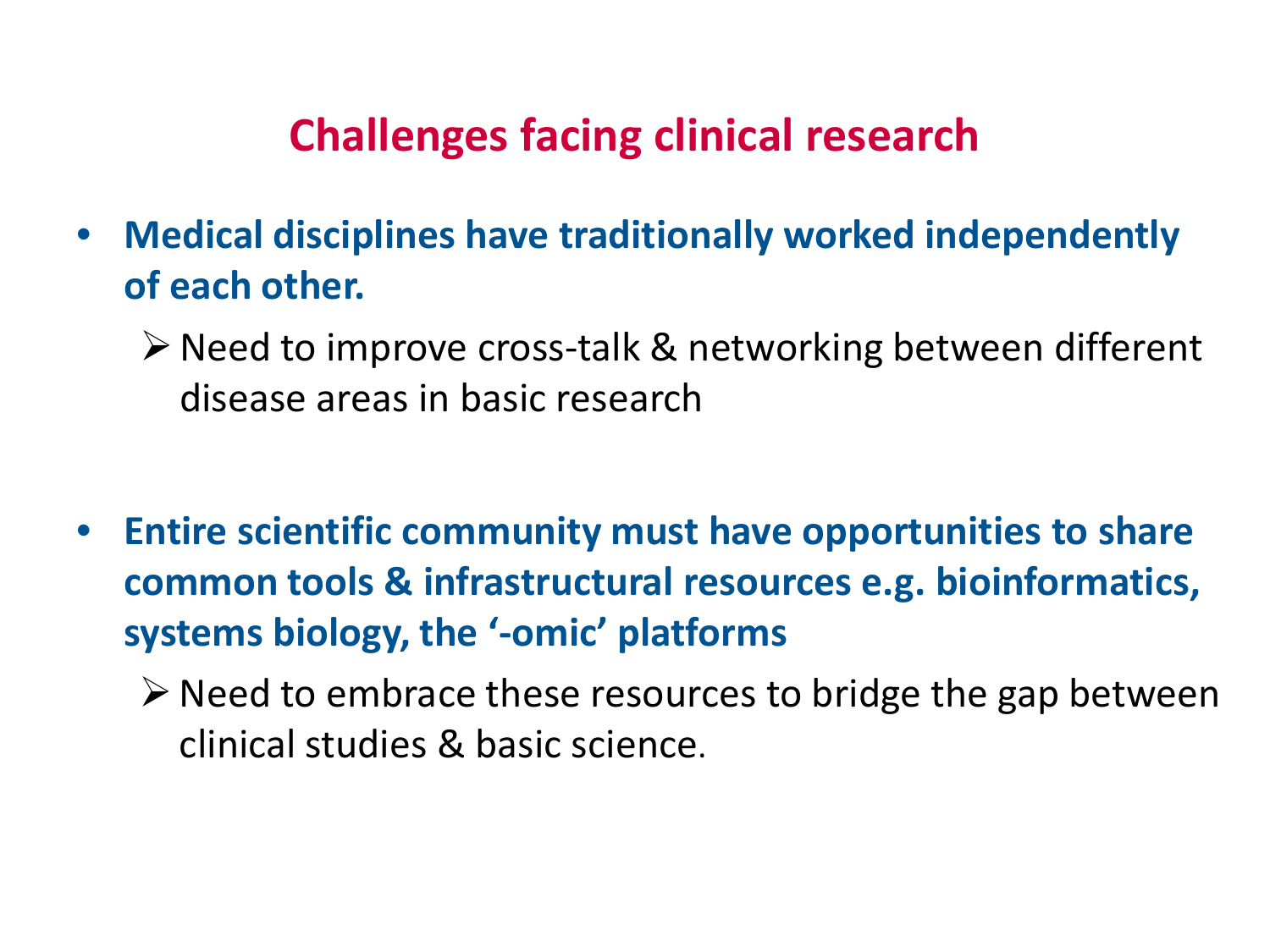# **Common chronic diseases often share similar underlying basic cellular & molecular mechanisms**



**Source: Loscalzo J et al** *Mol Syst Biol* **2007; 3:124**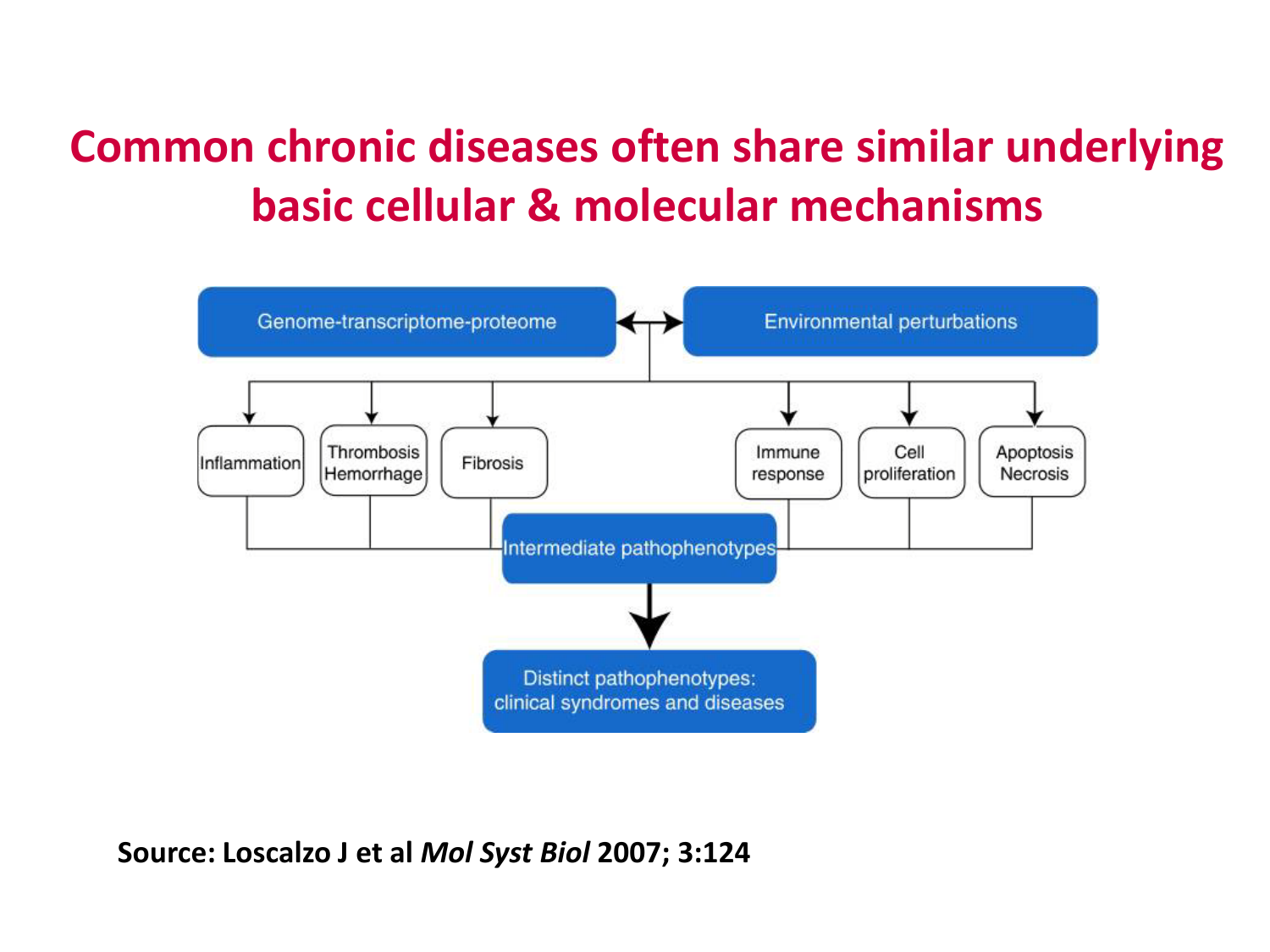# **Need to link up basic science discoveries to clinical research**

- **Mechanisms explored in one disease area are relevant to other diseases**
- **Enormous synergy to be gained by bringing the different clinical disciplines together**



**Source: Loscalzo J** *et al Mol Syst Biol* **2007; 3:124**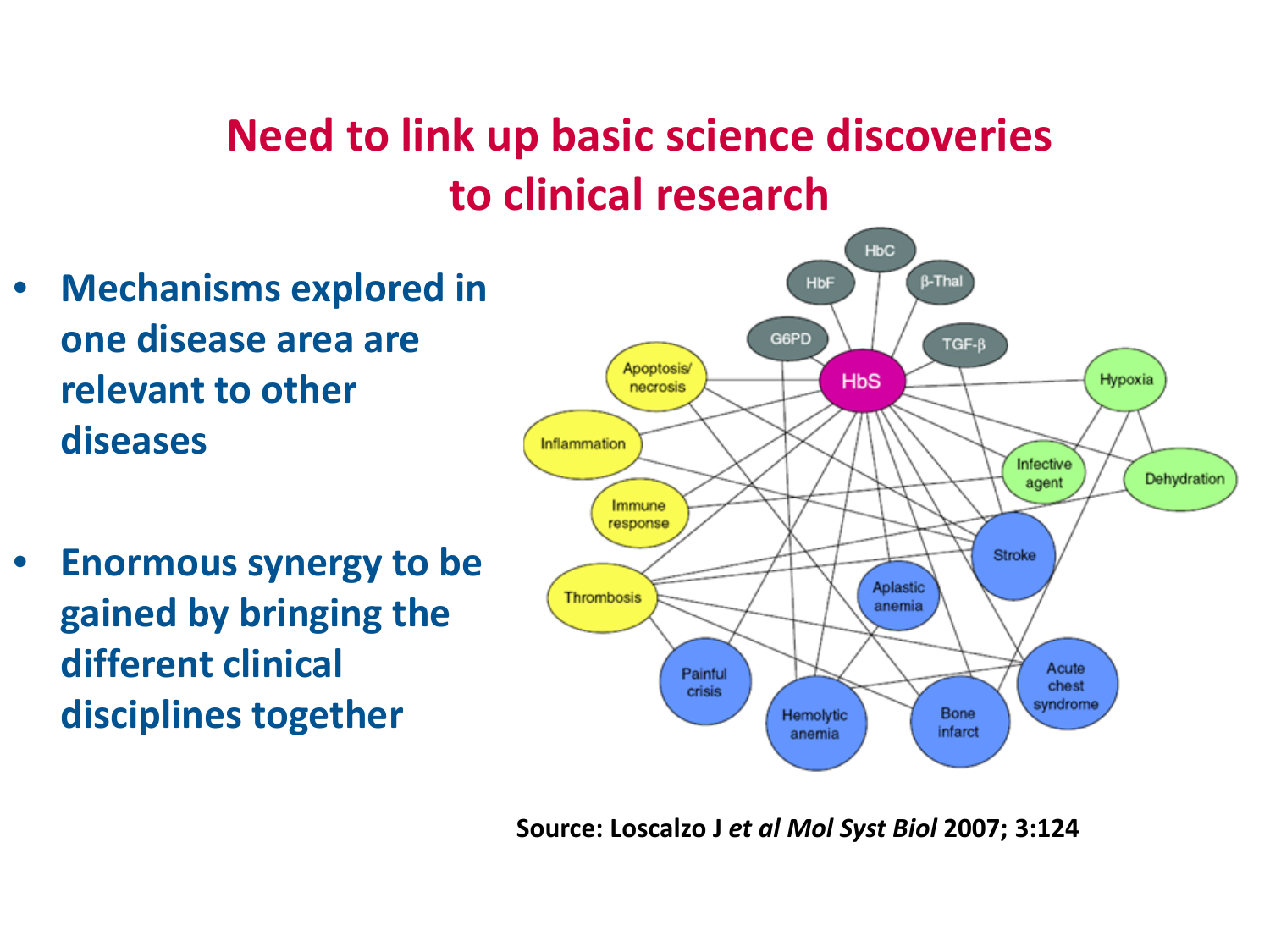# LUNGS, SMOKING AND LONGEVITY



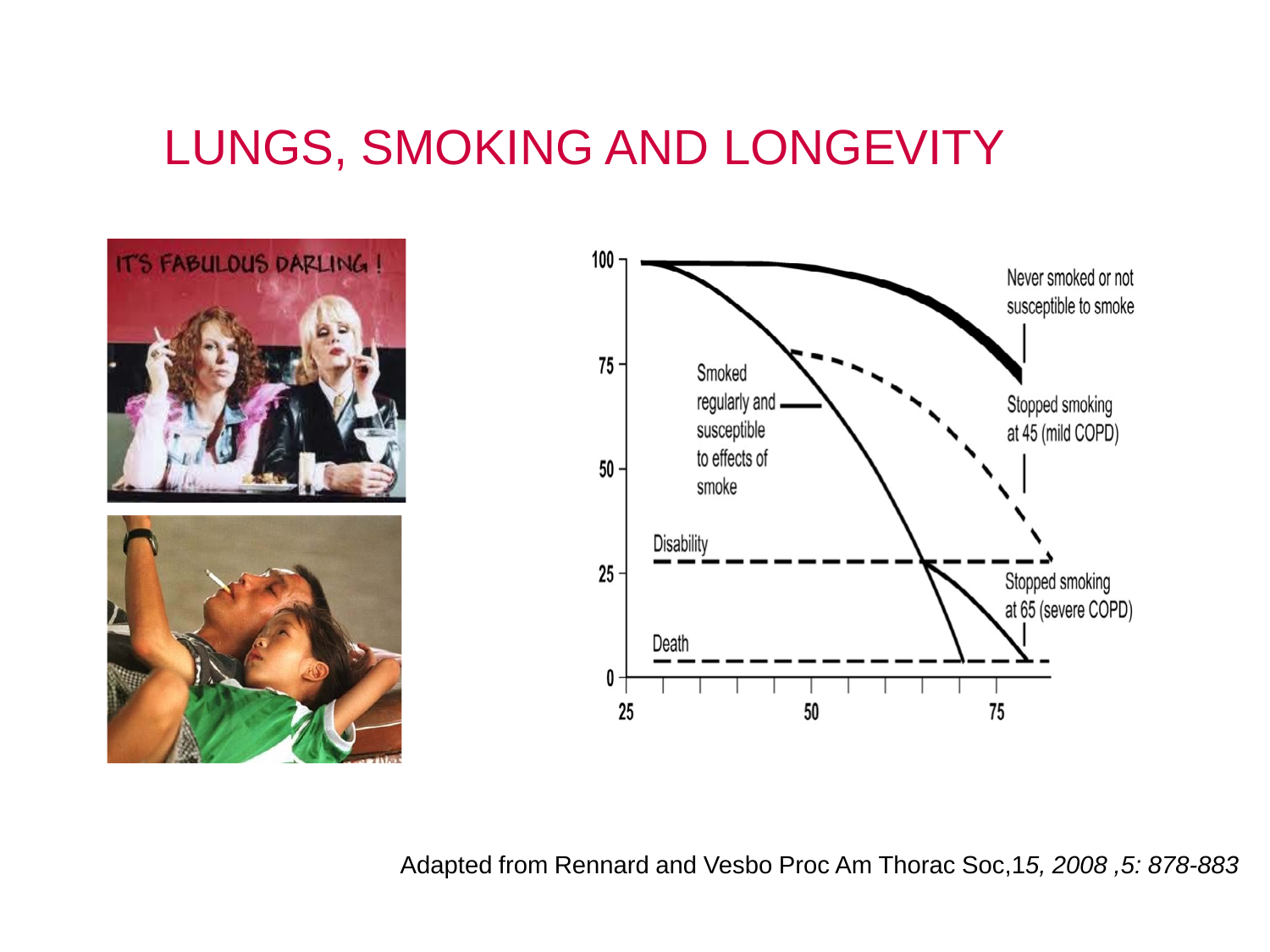**Chronic Obstructive Pulmonary Disease (COPD) Translational research gap in chronic diseases** 

- **1. COPD is characterised by a high prevalence of co-morbidities** e.g. heart disease & lung cancer, complicating its management.
- **2. No effective therapies for COPD** to slow its progression, reduce mortality, or to treat exacerbations.
- $\Rightarrow$  Understanding co-morbidities requires a multi-disciplinary approach & greater interaction between scientists and physicians in different disciplines.
- $\Rightarrow$  Greater investment to link clinical studies & basic science is crucial.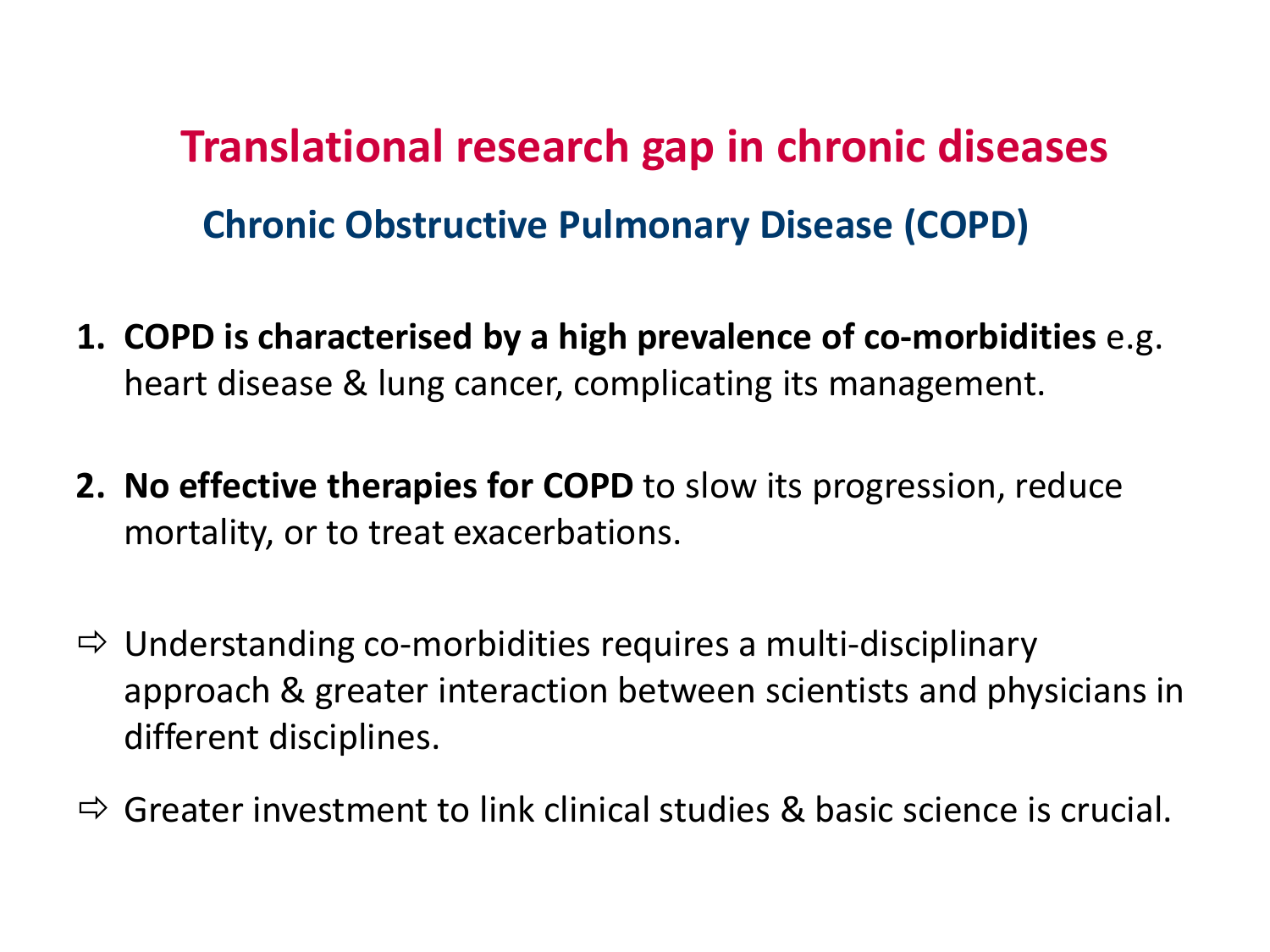## **Translational bioinformatics - A tool for linking biological & clinical knowledge**

**Study of complex diseases requires a new paradigm for knowledge integration & a deeper understanding of biology.** 

**Clinical progress will depend on development of new approaches to interpret these data.** 



**Source: Sarkar I** *et al***.** *J Am Med Inform Assoc* **2011; 18:354-357**